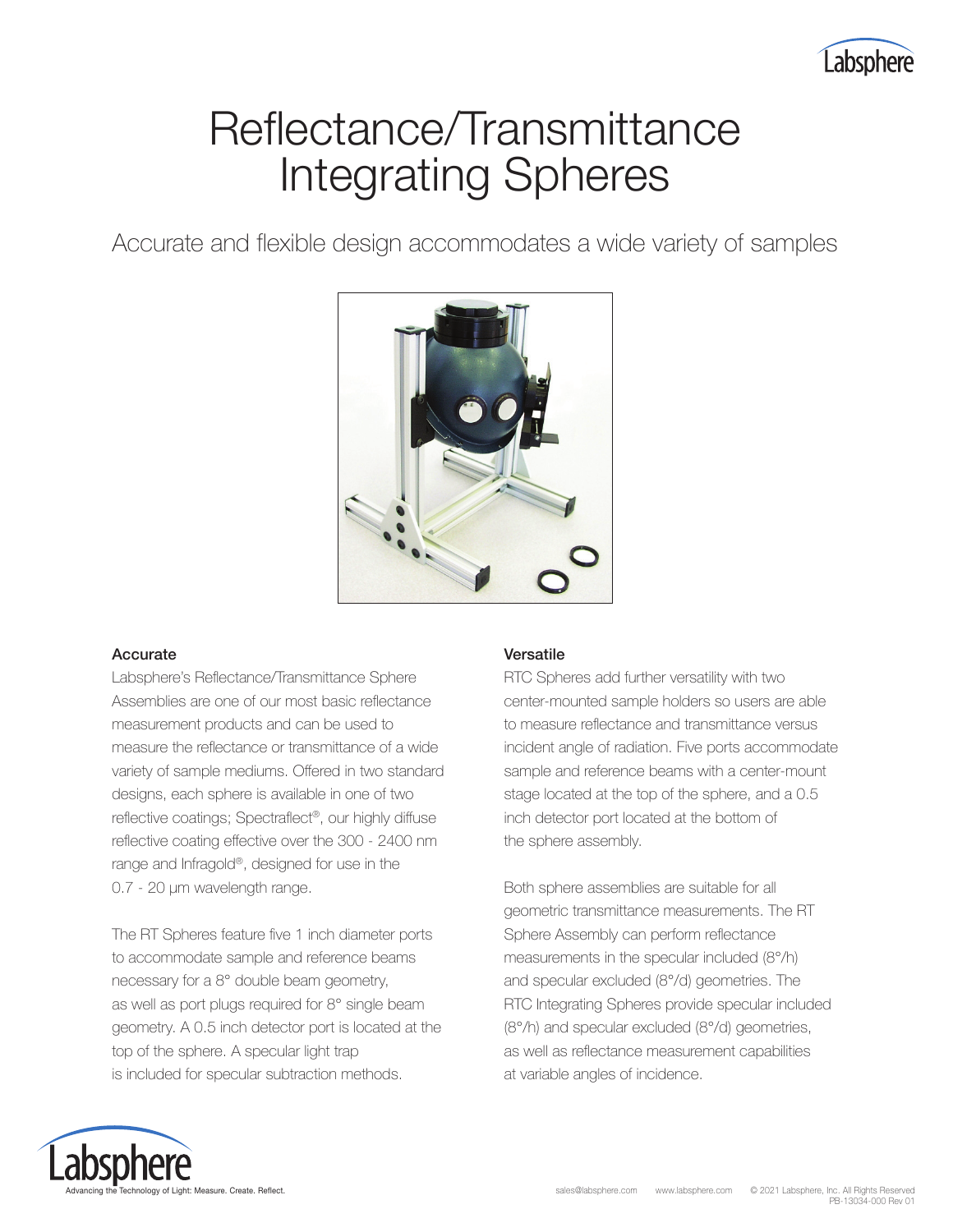The sphere ports are knife-edged to permit collection of wide-angle scatter and the baffling is minimized to allow the detector a maximum view of the sphere wall. A detector port is located at the top or bottom of the sphere and baffled from receiving direct radiation from the sample and reference ports.

## Measure

- Reflectance and transmittance of materials
- Reflectance of opaque samples
- Transmittance of turbid samples
- Color properties
- Reflectance system design
- Infrared reflectance
- Reflectance vs. Angle

## Spectraflect Reflectance Coating



## Infragold Reflectance Coating



## Specifications and Ordering Information

| Model Number<br>Order Number:              | <b>RT-060-SF</b><br>AS-02484-100                      | <b>RT-060-IG</b><br>AS-02485-100                      | <b>RTC-060-SF</b><br>AS-02484-000 | <b>RTC-060-IG</b><br>AS-02485-000 |
|--------------------------------------------|-------------------------------------------------------|-------------------------------------------------------|-----------------------------------|-----------------------------------|
| Sphere Diameter:                           | 6 inches                                              | 6 inches                                              | 6 inches                          | 6 inches                          |
| <b>Sphere Coating:</b>                     | Spectraflect                                          | Infragold                                             | Spectraflect                      | Infragold                         |
| Optimum Spectral Range:                    | 250 - 2500 nm                                         | 0.7 µm - 20 µm                                        | 250 - 2500 nm                     | 0.7 µm - 20 µm                    |
| Detector Port Diameter:                    | $0.5$ inch                                            | $0.5$ inch                                            | $0.5$ inch                        | $0.5$ inch                        |
| Sample and Reference Ports:                | <b>Five</b>                                           | <b>Five</b>                                           | <b>Five</b>                       | <b>Five</b>                       |
| Sample and Reference Port Diameters: (Qty) | 1 inch $(5)$                                          | 1 inch $(5)$                                          | 1 inch $(3)$<br>$1.25$ inch $(2)$ | 1 inch (3)<br>1.25 inch $(2)$     |
| Sphere Mount:                              | $1/4 - 20$ boss<br>mounting post<br>and base assembly | $1/4 - 20$ boss<br>mounting post<br>and base assembly | Adjustable H<br>frame assembly    | Adjustable H<br>frame assembly    |
|                                            |                                                       |                                                       |                                   |                                   |

## Optional Accessories **Order Number** Order Number

Koehler Illuminator Assembly, KI-120 AS-02509-100 Clip-Style Center-Mount Sample Holder, CMSH-RTC-CLIP-SF AS-02759-000 Cuvette-Style Center-Mount Sample Holder, CMSH-RTC-CUV-SF AS-02728-000 Port Adaptor for OOI 74 Series Collimator Lenses, PA-100-74S AS-02763-000 Reflectance Standard Set Choose from available options Labsphere Detector Assemblies Choose from available options

y of Light: Measure. Create. Reflect.

### sales@labsphere.com www.labsphere.com © 2021 Labsphere, Inc. All Rights Reserved PB-13034-000 Rev 01